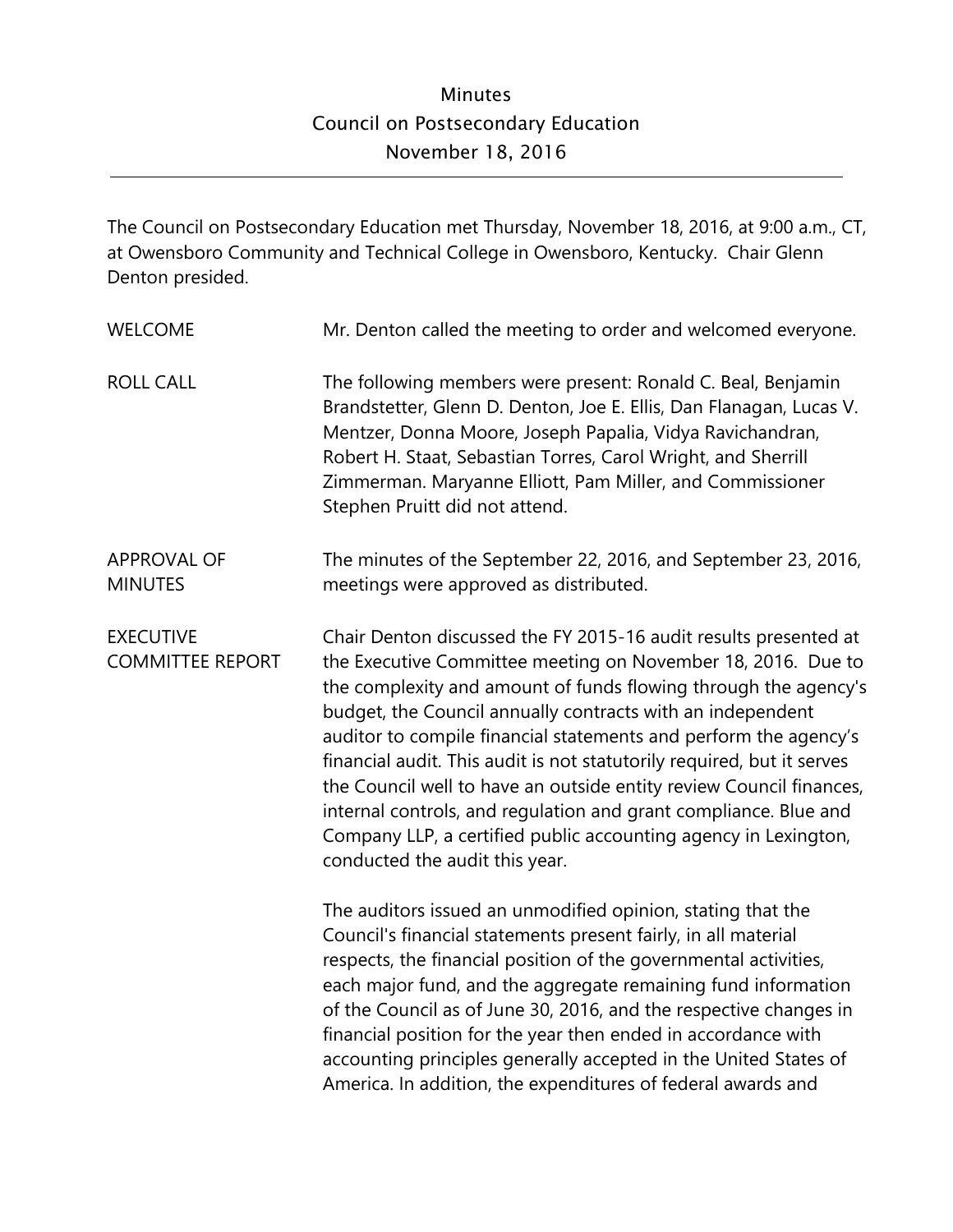|                                                   | supplementary information are fairly stated in all material respects<br>in relation to the basic financial statements as a whole. The firm<br>also noted that it did not identify any deficiencies in internal<br>control that they consider to be material weaknesses.                                                                                                                                                                                                                                                                                                                                                                                                                                                                                                                                                                |
|---------------------------------------------------|----------------------------------------------------------------------------------------------------------------------------------------------------------------------------------------------------------------------------------------------------------------------------------------------------------------------------------------------------------------------------------------------------------------------------------------------------------------------------------------------------------------------------------------------------------------------------------------------------------------------------------------------------------------------------------------------------------------------------------------------------------------------------------------------------------------------------------------|
|                                                   | Chair Denton thanked Blue and Company, LLC for performing the<br>audit, and Mr. Robert King, president, Council on Postsecondary<br>Education, thanked CPE's administrative services team for their<br>compliance with the audit requirements.                                                                                                                                                                                                                                                                                                                                                                                                                                                                                                                                                                                         |
| <b>COMMISSIONER OF</b><br><b>EDUCATION REPORT</b> | Commissioner Stephen Pruitt was not available to attend the<br>November 18 meeting. His written report was included in the<br>agenda book.                                                                                                                                                                                                                                                                                                                                                                                                                                                                                                                                                                                                                                                                                             |
| ADVANCEKENTUCKY:<br>YEAR IN REVIEW                | AdvanceKentucky is an initiative of the Kentucky Science &<br>Technology Corporation, in partnership with the Council on<br>Postsecondary Education, the National Math and Science Initiative<br>(NMSI), and the Kentucky Department of Education, among<br>others. It is dedicated to helping Kentucky's students reach new<br>heights in rigorous academic achievement. This program is used<br>in many Kentucky public high schools for accelerating access to<br>and success in AP math, science, and English, particularly among<br>student populations traditionally underrepresented in advanced<br>placement. The program allows for an open enrollment approach<br>in AP and pre-AP courses, and provides teacher training and<br>mentoring, vertical teaming, student study sessions, and student<br>and teacher incentives. |
|                                                   | Joanne Lang, executive director of AdvanceKentucky, provided an<br>overview of the program's accomplishments over the previous<br>years. The KSTC is a pass-through program and CPE is the fiscal<br>agent.                                                                                                                                                                                                                                                                                                                                                                                                                                                                                                                                                                                                                            |
|                                                   | Mr. King thanked Ms. Lang for her commitment to advancing the<br>education of Kentucky's young people. Mr. Denton then                                                                                                                                                                                                                                                                                                                                                                                                                                                                                                                                                                                                                                                                                                                 |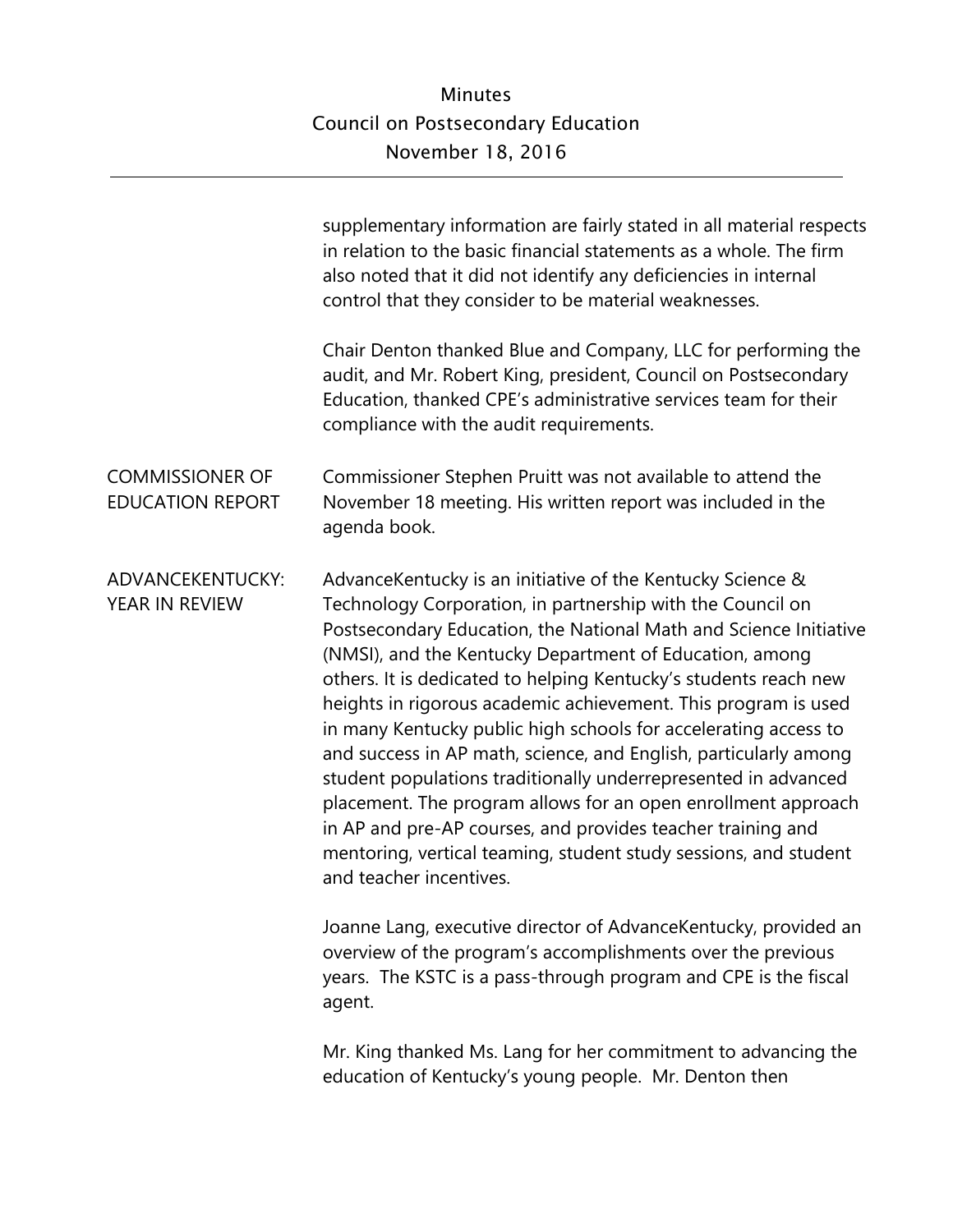|                                                                         | presented Ms. Lang with a resolution from the Council, which was<br>approved unanimously.                                                                                                                                                                                                                                                                                                                                                                                                                                                                                                                                                                                                                        |
|-------------------------------------------------------------------------|------------------------------------------------------------------------------------------------------------------------------------------------------------------------------------------------------------------------------------------------------------------------------------------------------------------------------------------------------------------------------------------------------------------------------------------------------------------------------------------------------------------------------------------------------------------------------------------------------------------------------------------------------------------------------------------------------------------|
| 2017 CPE MEETING<br>CALENDAR-<br><b>ADDITIONAL DATE</b>                 | At the September 22, 2016, meeting, the Council approved the<br>2017 meeting dates with the exception of the proposed dates for<br>the first quarter meetings. Council staff proposed the alternative<br>meeting date of March 30-31, 2017.                                                                                                                                                                                                                                                                                                                                                                                                                                                                      |
|                                                                         | MOTION: Dr. Staat moved that the Council approve the<br>proposed March 30-31, 2017 meeting dates in addition to the<br>2017 meetings dates previously approved at the September 22,<br>2016 meeting. Ms. Ravichandran seconded the motion.                                                                                                                                                                                                                                                                                                                                                                                                                                                                       |
|                                                                         | VOTE: The motion passed unanimously.                                                                                                                                                                                                                                                                                                                                                                                                                                                                                                                                                                                                                                                                             |
| <b>BOARD MEMBER</b><br><b>ORIENTATION AND</b><br><b>TRAINING POLICY</b> | On April 27, 2016, Governor Matt Bevin signed HB 15, an act<br>relating to the governance of postsecondary education<br>institutions. The law, which went into effect on July 1, 2016,<br>requires new institutional and CPE board members to complete<br>an orientation and education program within their first year of<br>appointment.                                                                                                                                                                                                                                                                                                                                                                        |
|                                                                         | A work group comprised of CPE staff and council members, board<br>liaisons from the public institutions, and the president of AIKCU<br>met several times after the passage of HB 15. Representative<br>Derrick Graham, who authored HB 15, also provided input on the<br>development of the implementation plan and resulting policy. It<br>contained five sections:<br>1. New Member Orientation - Training Curriculum<br>2. New Member Orientation - Delivery Method<br>3. New Member Orientation - Certification Procedure &<br><b>Annual Report</b><br>4. New Member Campus Orientation programs - Review and<br>Approval<br>5. Continuing education programs for all CPE and institutional<br>board members |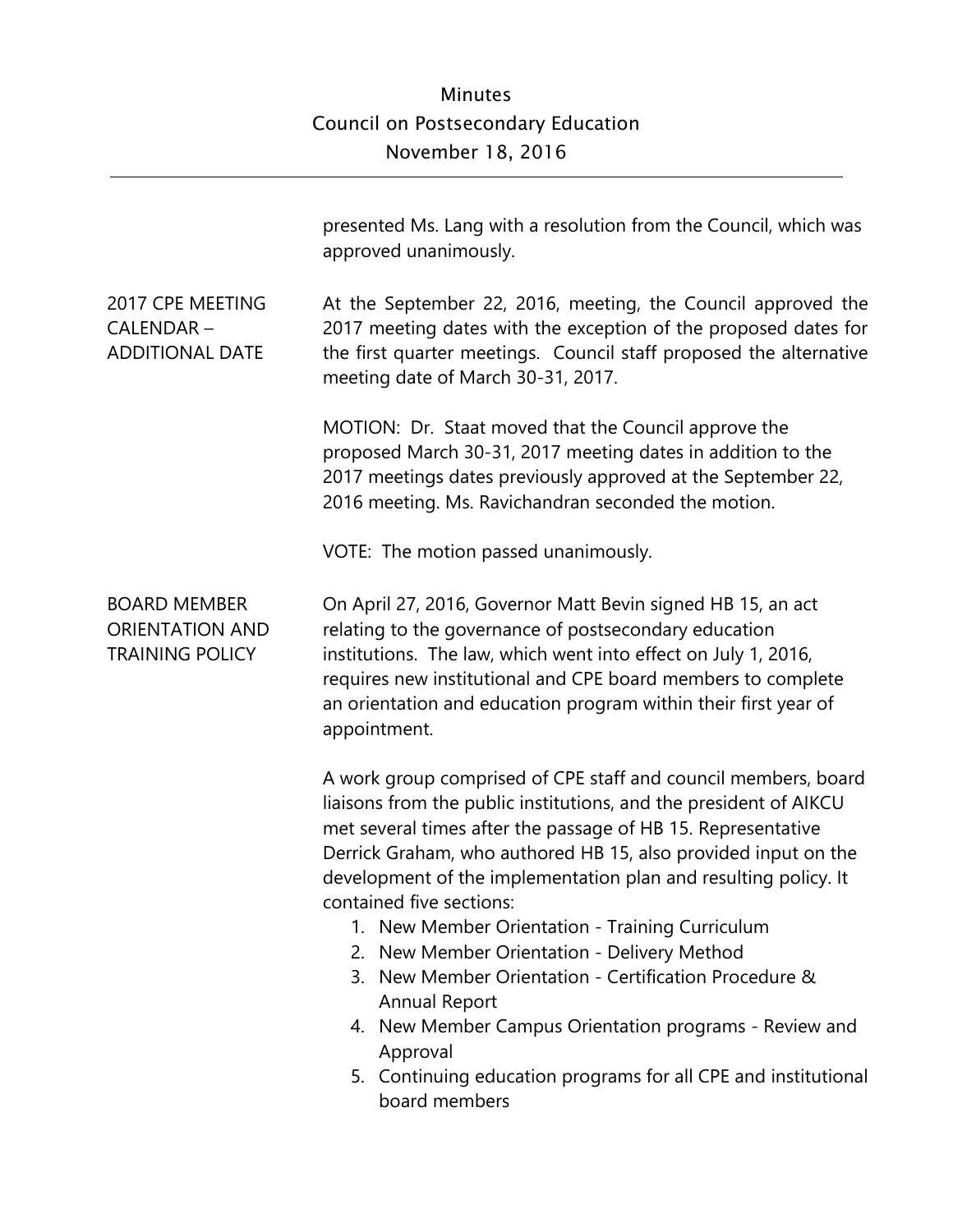|                                                                       | Ms. Lee Nimocks, vice president of policy, planning and external<br>relations, provided an overview of the policy prior to requesting<br>Council approval.                                                                                                                                                                                                               |
|-----------------------------------------------------------------------|--------------------------------------------------------------------------------------------------------------------------------------------------------------------------------------------------------------------------------------------------------------------------------------------------------------------------------------------------------------------------|
|                                                                       | MOTION: Mr. Torres moved that the Council approve the<br>Board Member Orientation and Training Policy for all new<br>board members to the Council on Postsecondary Education,<br>Kentucky colleges, and the Kentucky Community &<br>Technical College System. Mr. Flanagan seconded the<br>motion.                                                                       |
|                                                                       | VOTE: The motion passed unanimously.                                                                                                                                                                                                                                                                                                                                     |
| <b>KENTUCKY STATE</b><br><b>UNIVERSITY</b><br><b>IMPROVEMENT PLAN</b> | The 2016-18 budget bill, HB 303, requires Kentucky State<br>University to submit to the Interim Joint Committee on<br>Appropriations and Revenue:                                                                                                                                                                                                                        |
|                                                                       | "[A] four-year management improvement plan with<br>annual goals and measurable metrics to meet those<br>goals. Due by December 1, 2016, the management<br>and improvement plan and all goals shall include<br>performance standards established in consultation<br>with the Council on Postsecondary Education, and<br>shall be subject to the approval of the Council." |
|                                                                       | The legislation also requires KSU to report on the institution's<br>progress each December 1 thereafter.                                                                                                                                                                                                                                                                 |
|                                                                       | Kentucky State University staff submitted a draft proposal to<br>Council staff, and Council staff met with KSU staff to discuss the<br>management and improvement plan, which was prepared in<br>consultation with their external auditor, Dean Dorton Allen Ford,<br>PLLC.                                                                                              |
|                                                                       | KSU Interim President, Aaron Thompson, provided an overview of<br>the report. Mr. King informed the Council that he requested that                                                                                                                                                                                                                                       |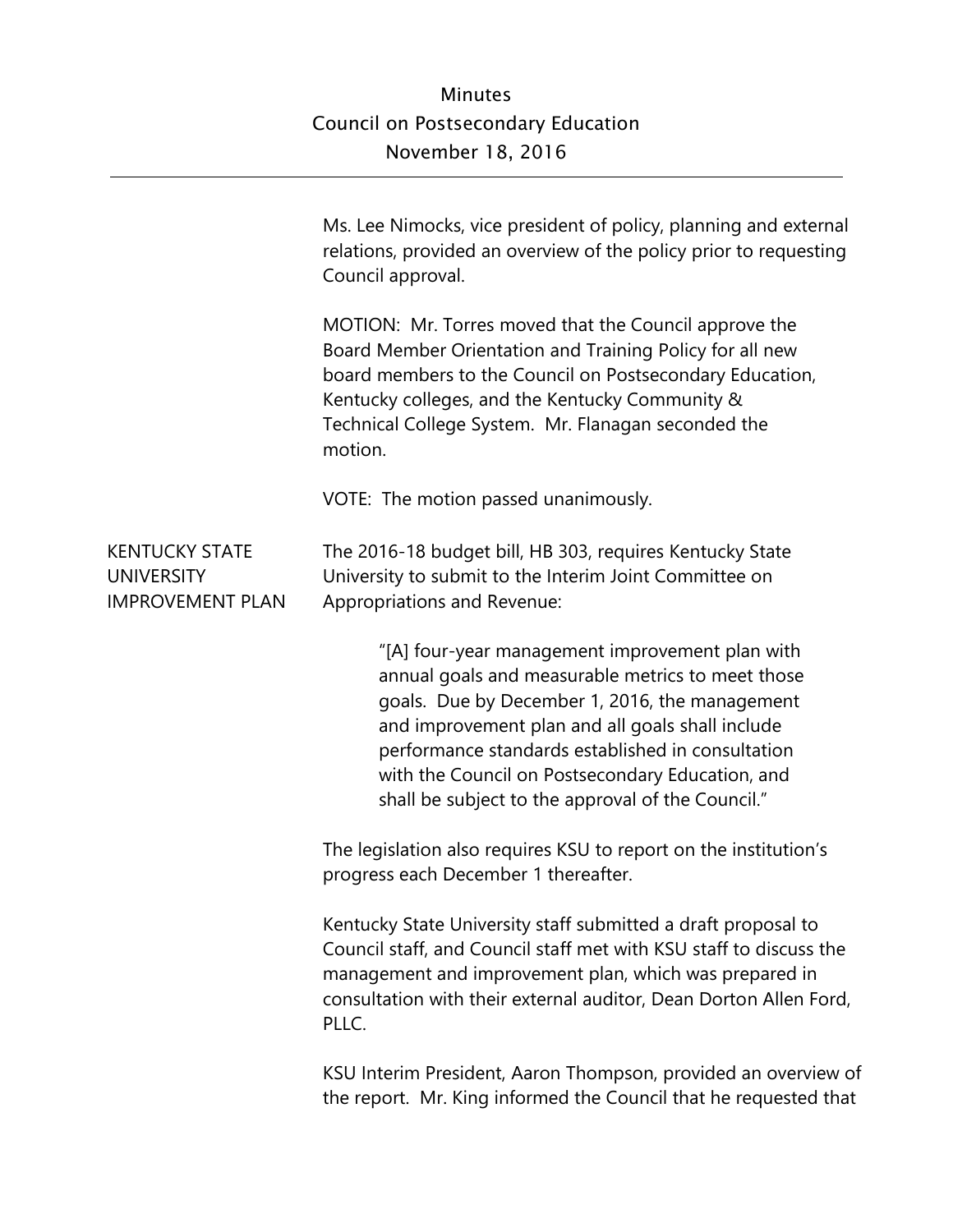Mr. John Chilton, the Commonwealth of Kentucky's State Budget Director, review the report before approval by the Council. Mr. Chilton agreed and requested additional time for this review. Chair Denton suggested that the Council delegate approval of the Kentucky State University Improvement Plan to the CPE Executive Committee and that a special meeting of the CPE Executive Committee be called before December 1 for this purpose.

MOTION: Mr. Flanagan moved that Council approval of the Kentucky State University Improvement Plan be delegated to the CPE Executive Committee to act on behalf of the Council. A special meeting of the CPE Executive Committee will be called before December 1 for this purpose. Mr. Brandstetter seconded the motion.

VOTE: The motion passed.

On September 23, 2016, the Council approved two action items authorizing the filing of the following Kentucky Administrative Regulations:

- Amendment to 13 KAR 2:060: Degree program approval; equal opportunity goals. The amendment was filed to incorporate the approved Kentucky Public Postsecondary Education Policy for Diversity, Equity, and Inclusion. It was filed with the Legislative Research Commission on October 12, 2016.
- New Administrative Regulation 13 KAR 4:010: State Authorization Reciprocity Agreement. This regulation was filed after the approval of the Council, which will allow Kentucky to enter "SARA," an agreement that establishes uniform national standards for interstate offerings of postsecondary distance education and authorizes postsecondary educational institutions meeting those standards located in member states or territories to

**KENTUCKY** ADMINISTRATIVE REGULATIONS: COMMENTS ON PROPOSED AMENDMENTS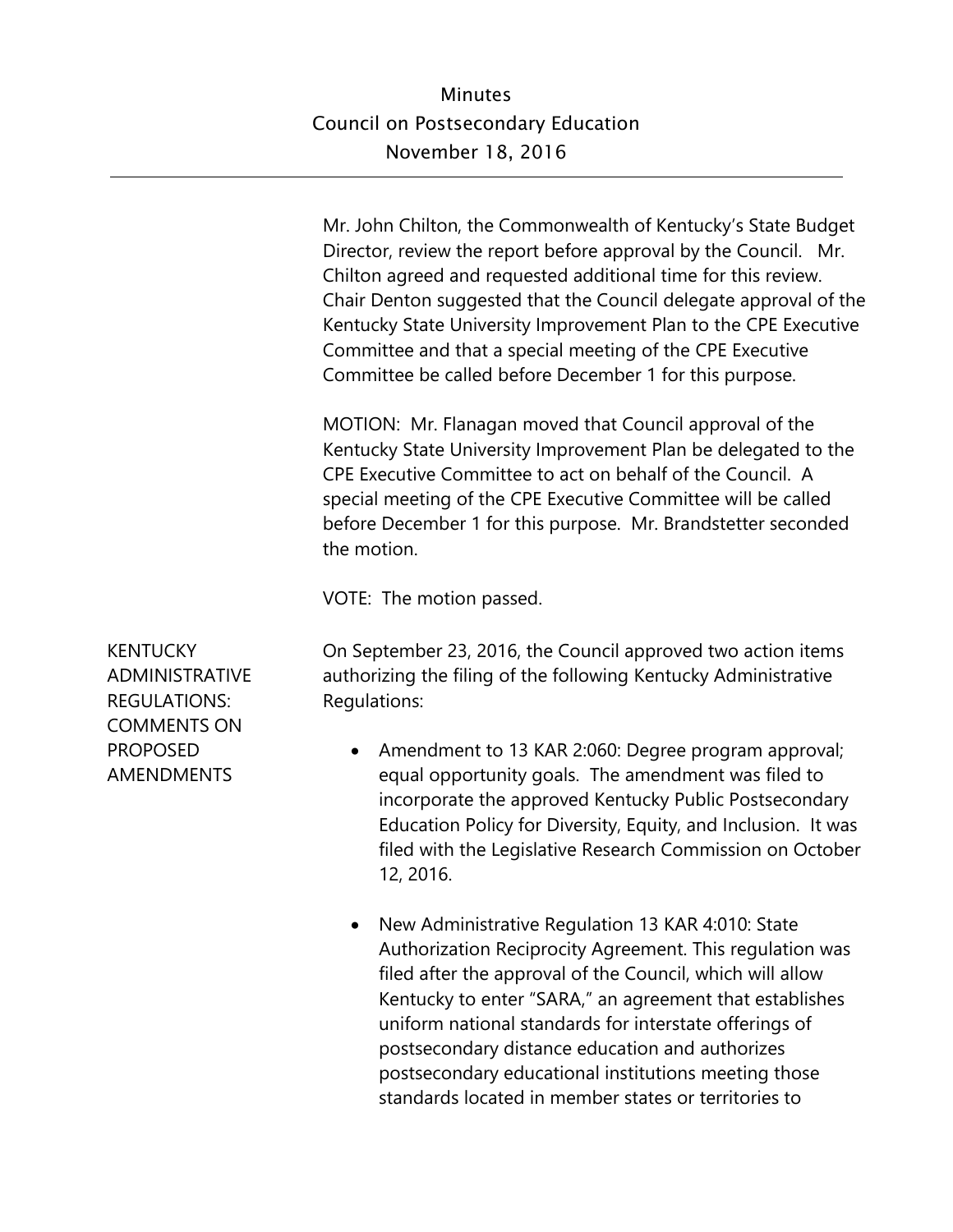provide distance education to residents of other member states. It was filed with the Legislative Research Commission on October 14, 2016.

A public hearing on both administrative regulations is set for November 22, 2016, at 10:00 a.m. EST. Individuals interested in commenting at the hearing must notify the CPE in writing five workdays prior to the hearing of their intent to attend. If no notifications to attend the hearing are received by that date, the hearing may be cancelled. This hearing is open to the public. Any person who wishes to be heard will be given an opportunity to comment on the proposed administrative regulation; however, written comments will also be accepted until November 30, 2016.

As of the November 18, 2016, meeting, Mr. Travis Powell, CPE general counsel, stated that no comments had been received and that hearings were canceled.

The Improving Educator Quality State Grant Program awards grants to partnerships that deliver research-based professional development programs to P-12 teachers. To be eligible, a partnership must include a postsecondary institution's school of arts and sciences, its teacher preparation program, and at least one high-need local school district. The program enables states to fund training for teachers and administrators in any core academic subject.

> Dr. Jay Morgan, CPE's vice president for academic affairs, presented the staff recommendation that the Council on Postsecondary Education award federal *No Child Left Behind,* Title II, Part A, funds in the amount of \$390,000 for January 1, 2017– June 30, 2018, to support the following three projects:

1. Empowering the Second 'C' in College and Career Readiness (CCR); Western Kentucky University, \$130,000

IMPROVING EDUCATOR QUALITY STATE GRANT PROGRAM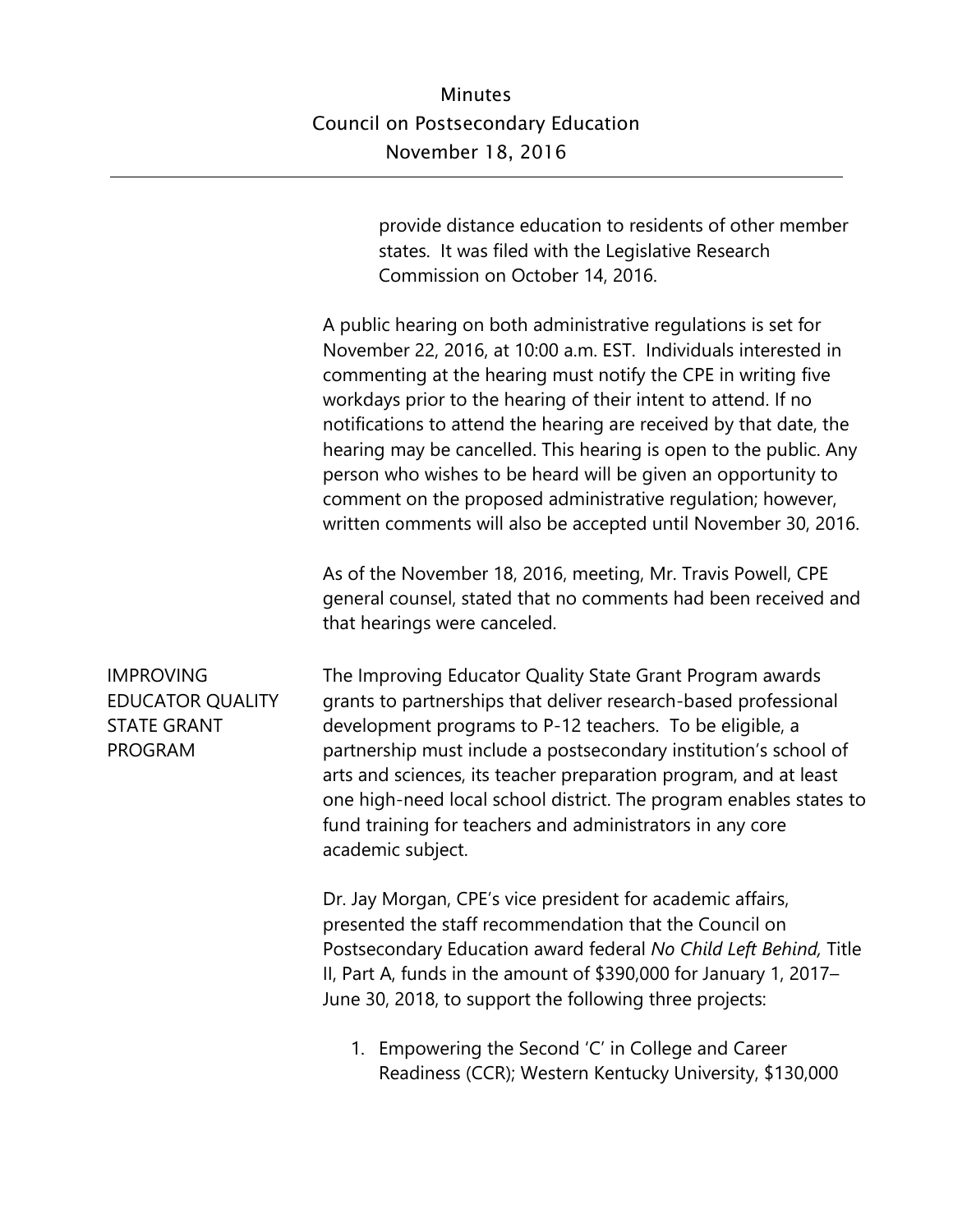|                                                                     | 2. Mathematics in the Context of Career and Technical<br>Education (CTE); Murray State University, \$130,000.00<br>3. Building Math in Career and Technical Education (CTE):<br>Computational Thinking & Construction; Morehead State<br>University, \$130,000                                                                                                                                                                                                                                                                                                             |
|---------------------------------------------------------------------|----------------------------------------------------------------------------------------------------------------------------------------------------------------------------------------------------------------------------------------------------------------------------------------------------------------------------------------------------------------------------------------------------------------------------------------------------------------------------------------------------------------------------------------------------------------------------|
|                                                                     | MOTION: Ms. Zimmerman moved that the Council approve the<br>motion as presented. Dr. Staat seconded the motion.                                                                                                                                                                                                                                                                                                                                                                                                                                                            |
|                                                                     | VOTE: The motion passed unanimously.                                                                                                                                                                                                                                                                                                                                                                                                                                                                                                                                       |
| <b>ACTION: NEW</b><br><b>ACADEMIC PROGRAMS</b>                      | KRS 164.020 (15) empowers the Council on Postsecondary<br>Education to define and approve the offering of all postsecondary<br>education technical, associate, baccalaureate, graduate, and<br>professional degree, certificate, or diploma programs in public<br>postsecondary education institutions.                                                                                                                                                                                                                                                                    |
|                                                                     | Dr. Morgan presented the staff recommendation that the Council<br>approve the following new academic program: Bachelor of Arts in<br>Sustainability (CIP 30.3301) at the University of Louisville.                                                                                                                                                                                                                                                                                                                                                                         |
|                                                                     | MOTION: Mr. Beal moved that the Council approve the new<br>academic program as presented. Mr. Torres seconded the motion.                                                                                                                                                                                                                                                                                                                                                                                                                                                  |
|                                                                     | VOTE: The motion passed unanimously.                                                                                                                                                                                                                                                                                                                                                                                                                                                                                                                                       |
| <b>GUIDING PRINCIPLES</b><br>FOR AWARDING<br><b>MILITARY CREDIT</b> | Kentucky joined the Multi-state Collaborative on Military Credit<br>(MCMC) in 2014. The MCMC, coordinated by the Midwestern<br>Higher Education Compact, is a partnership of 13 states (Illinois,<br>Indiana, Iowa, Kansas, Kentucky, Michigan, Minnesota, Missouri,<br>Nebraska, North Dakota, Ohio, South Dakota, and Wisconsin) to<br>ease the transition of veterans and their families from military life<br>to college campuses. The partnership shares best practices in<br>articulation of credit, licensure and certification, communications,<br>and technology. |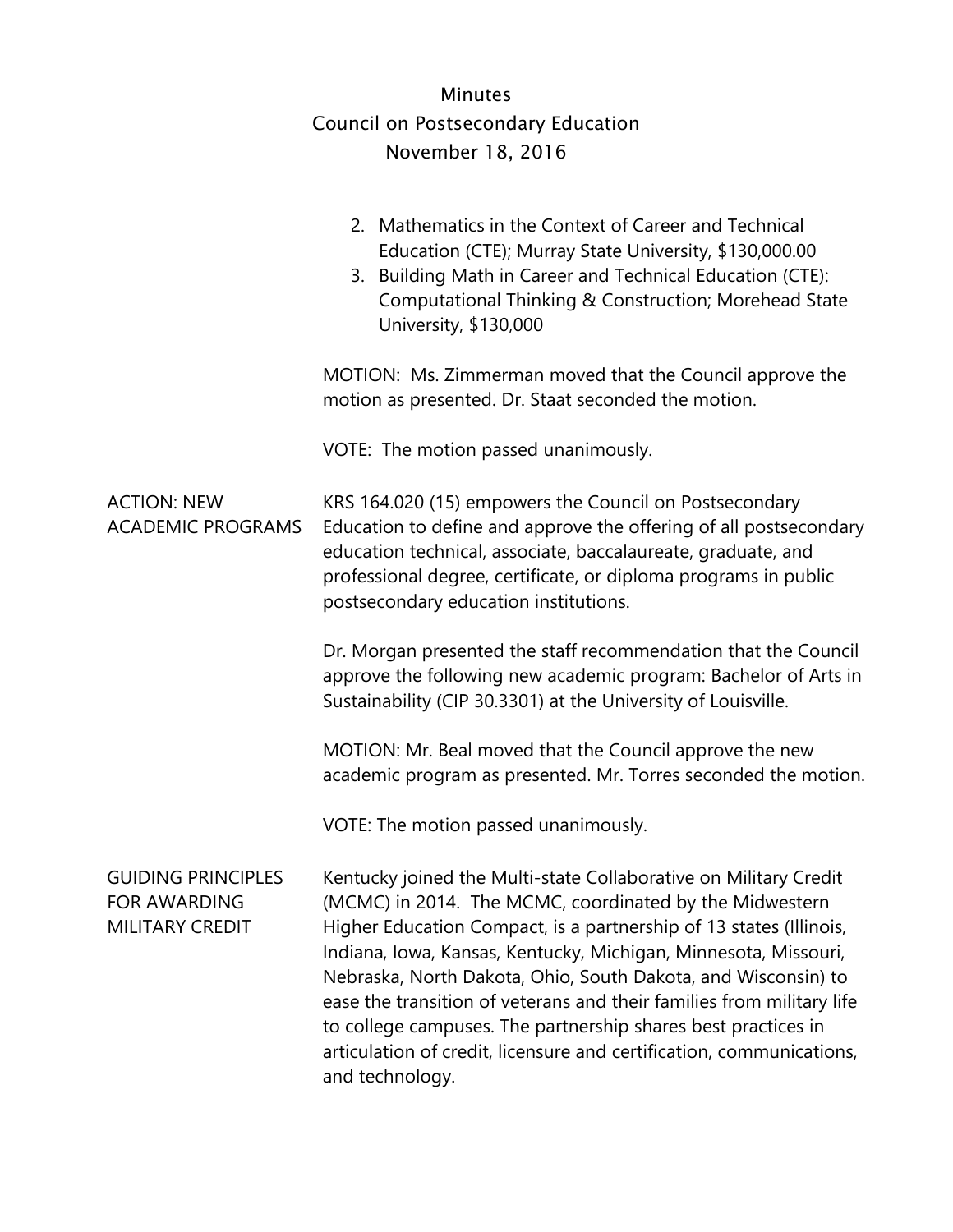The MCMC is focused on developing course equivalencies for the American Council on Education (ACE) credit recommendations, creating outreach strategies for educating service members and their families about available postsecondary benefits, increasing support services and resources for military members and families on campus, and tracking military students' enrollment, persistence and degree completion. Kentucky's participation is driven by the desire to meet the educational needs of service members and families deployed at Fort Knox, Fort Campbell, and the Bluegrass Army Depot, as well as the veterans and other military personnel and dependents who are pursuing postsecondary education.

Dr. Morgan presented the current draft of the Guiding Principles for Awarding Military Credit. The Council is continuing to work with campuses to include updated definitions for *military active students*, *military veteran students*, and *military connected students*  in the Comprehensive Database so that data can be collected on a statewide level.

PROPOSED AMENDMENTS TO KRS 164.295

KRS 164.295 allows state comprehensive universities the ability, upon Council approval, to offer associate, baccalaureate, graduate, and professional degree programs. The Council has been working with the chief academic officers of the universities, as well as the Advisory Conference of Presidents, to propose amendments to KRS 164.295 that would expand the availability of advanced practice doctorates in the Commonwealth.

Dr. Morgan presented an overview of the proposed changes:

- 1. Remove the cap of 18 advanced practice doctorates;
- 2. Recommend to the appropriate legislative committee to strike the language that staff of the CPE review all doctorates annually, and move to a five-year cycle;
- 3. Align categories of doctorates with those found in the Integrated Postsecondary Education Data System.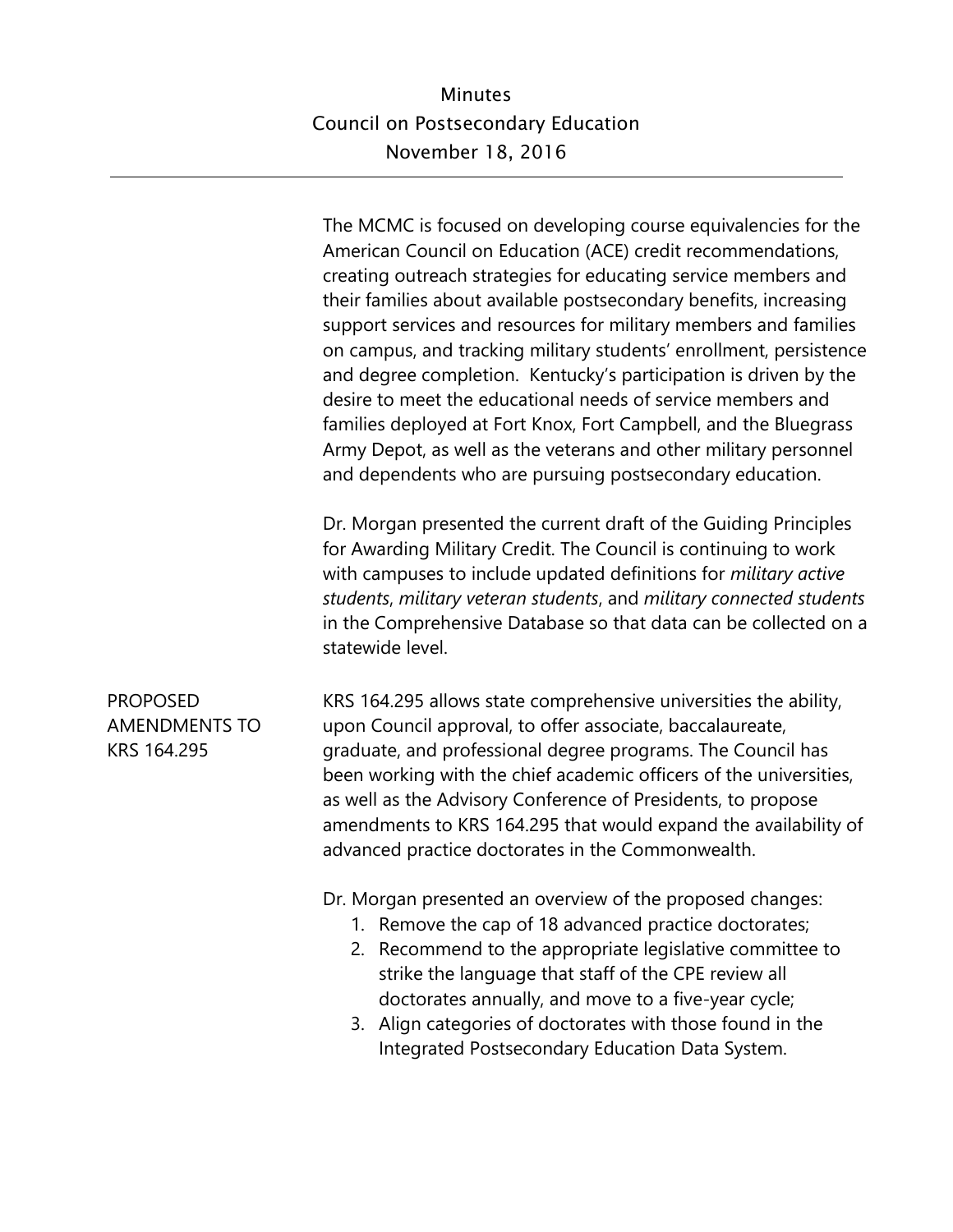| <b>COMMITTEE ON EQUAL</b><br><b>OPPORTUNITIES REPORT</b>             | Dr. Morgan provided an update on the activities of the Committee on<br>Equal Opportunities. A written report was provided in the agenda book.                                                                                                                                                                                                                                                                                                                                                                                        |
|----------------------------------------------------------------------|--------------------------------------------------------------------------------------------------------------------------------------------------------------------------------------------------------------------------------------------------------------------------------------------------------------------------------------------------------------------------------------------------------------------------------------------------------------------------------------------------------------------------------------|
| <b>UPDATE ON DUAL</b><br><b>CREDIT SCHOLARSHIP</b><br><b>PROGRAM</b> | The Dual Credit Scholarship allows students at public Kentucky<br>high schools to earn up to 9 hours of dual credit. Students may<br>take up to two classes per year. The student must be a Kentucky<br>resident, enrolled in a public Kentucky high school, enrolled in an<br>eligible dual-credit course at a participating Kentucky college or<br>university, and complete a 30-minute college success counseling<br>session each year a scholarship is awarded. The counseling will be<br>provided at the student's high school. |
|                                                                      | Awards for the 2016-17 academic school year were set at \$52 per<br>credit hour, and funds are disbursed to the eligible student's high<br>school, which will pay the dual-credit course fee to the college<br>where the student is enrolled.                                                                                                                                                                                                                                                                                        |
|                                                                      | Dr. Morgan reported that CPE is working with the Kentucky<br>Higher Education Assistance Authority and with the Education and<br>Workforce Development Cabinet on technical issues to improve<br>the administrative process. A more detailed report on the dual<br>credit scholarship program is delayed to a future meeting.                                                                                                                                                                                                        |
| <b>COMMITTEE</b><br><b>APPOINTMENTS</b>                              | Chair Denton appointed Ms. Miller, Dr. Staat, and Mr. Papalia to<br>the Nominating Committee. The committee will present<br>nominations for Council chair and vice chair at the February 3,<br>2017, meeting. Ms. Miller has been asked to chair the<br>committee.                                                                                                                                                                                                                                                                   |
|                                                                      | Chair Denton also made appointments to the Committee on Equal<br>Opportunities, which was established by Executive Order 97-1072<br>to advise the Council on strategies for achieving the equal<br>opportunity and institutional performance objectives. Thirteen<br>committee members were appointed to four-year terms from<br>January 1, 2017 through December 31, 2020:                                                                                                                                                          |